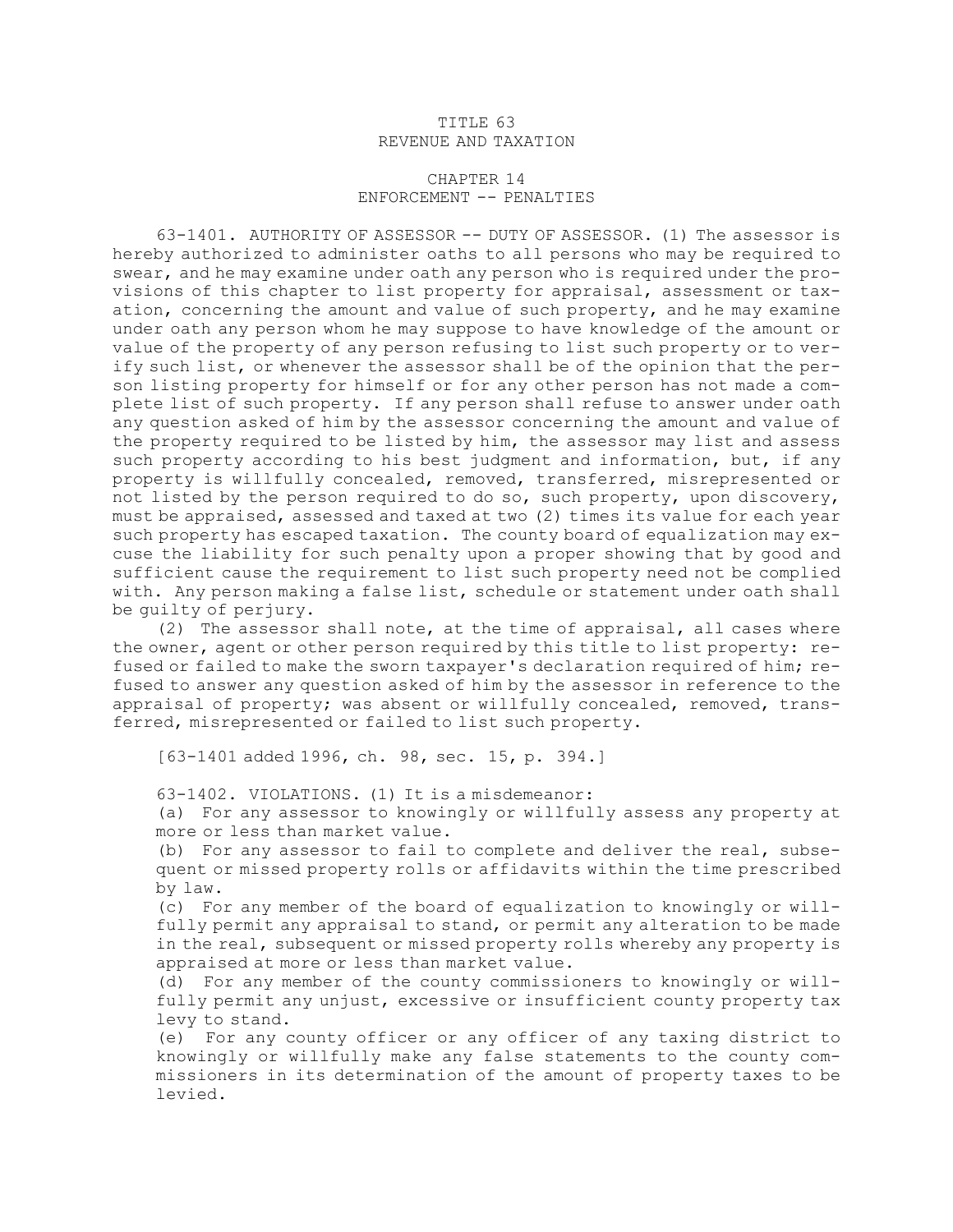(f) For any auditor to fail to complete and deliver the property rolls or affidavits within the time prescribed by law.

(g) For any tax collector to knowingly or willfully fail to mail <sup>a</sup> property tax notice within the time prescribed by law.

(h) For any tax collector to knowingly or willfully fail to collect any property tax which has been properly levied.

(i) For any person to remove from the county or sell or repossess any personal property without the payment of property taxes levied thereon. (j) For any treasurer to neglect or refuse to make any payments or settlements within ten (10) days after the time prescribed therefor.

(k) For any auditor to neglect or refuse to transmit any order or sworn statement within ten (10) days after the time prescribed therefor.

(l) For any assessor to neglect or refuse to transmit any order or sworn statement within ten (10) days after the time prescribed therefor.

(m) For any member of the state tax commission to knowingly or willfully permit any unjust appraisal or assessment, or incorrect apportionment of state property taxes to stand or be made.

(2) In addition to criminal penalties which may be imposed under this section:

(a) The assessor shall be liable upon his official bond for the amount of property tax on any property which he has knowingly or willfully allowed to escape appraisal or on any property on which he has knowingly or willfully entered any untrue or incorrect classification of land or other property upon the property roll.

(b) Any member of the board of equalization shall be liable upon his official bond for the amount of property tax on any property which he has knowingly or willfully allowed to escape assessment and taxation or on any property on which he has knowingly or willfully allowed any untrue or incorrect classification of land or other property to stand.

(c) The tax collector shall be liable upon his official bond for all property taxes which have not been collected or accounted for in his settlement with the county commissioners or county auditor.

(d) The treasurer shall be liable upon his official bond for all payments or settlements which he refuses or neglects to make within ten (10) days after the time prescribed therefor.

(e) The county auditor shall be liable upon his official bond for neglecting or refusing to transmit any order or sworn statement within ten (10) days after the time prescribed therefor and shall forfeit the sum of one thousand dollars (\$1,000).

[63-1402 added 1996, ch. 98, sec. 15, p. 395.]

63-1403. SUITS BY ATTORNEY GENERAL. (1) The attorney general of this state is empowered to sue and collect, for and on behalf of any other political subdivision or state of the United States taxes legally due such political subdivision or state provided that the law of such state contains <sup>a</sup> reciprocal provision by which that state will enforce and collect taxes due this state or its political subdivision.

(2) The attorney general or an appropriate official of any political subdivision of this state may bring suits in the courts of other states to collect taxes legally due this state or any political subdivision thereof. The officials of other states which extend <sup>a</sup> like comity to this state are empowered to sue for the collection of such taxes in the courts of this state. <sup>A</sup> certificate by the secretary of state under the great seal of the state that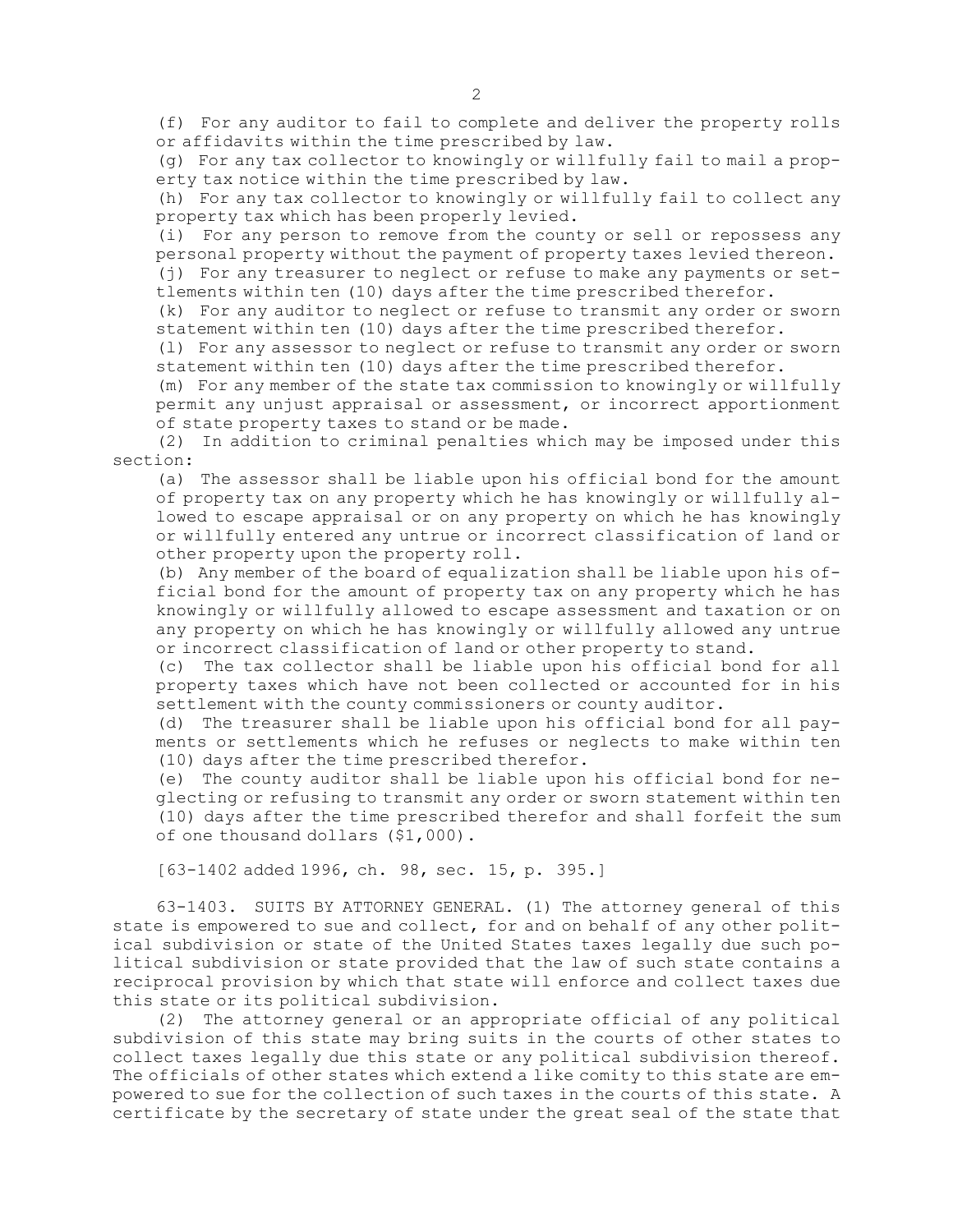such officers have authority to collect the tax is conclusive evidence of such authority.

[63-1403 added 1996, ch. 98, sec. 15, p. 396.]

63-1404. COMPLIANCE OF PUBLIC OFFICERS WITH RULES AND ORDERS OF STATE TAX COMMISSION. (1) Every public officer shall comply with any lawful order or rule of the state tax commission made pursuant to the provisions of this title.

(2) Every county officer or employee performing related functions shall provide information regarding property rolls and related documents and procedures and parcel numbers to the state tax commission as provided in section [63-219](https://legislature.idaho.gov/statutesrules/idstat/Title63/T63CH2/SECT63-219), Idaho Code, may use the computer software prescribed and furnished by the state tax commission, and shall record and transmit information required by the state tax commission in the performance of its duties.

(3) Whenever it appears to the state tax commission that any public officer or employee whose duties relate to the assessment or equalization of assessments of property for taxation has failed to comply with any law relating to such duties, or the rules of the state tax commission made in pursuance thereof, the state tax commission, after a hearing on the facts, may request an order directing the public officer or employee to comply with such law or rule. An order of the state tax commission may require <sup>a</sup> county to conduct <sup>a</sup> revaluation of some or all of the property within the county as the state tax commission may find necessary to promote uniformity of taxation within the county. When necessary for the implementation of such an order, the state tax commission is empowered to reconvene <sup>a</sup> county board of equalization for <sup>a</sup> period not to exceed ninety (90) days beyond the date otherwise prescribed for the adjournment of such board for the sole purpose of permitting the board to hear and determine protests of valuations resulting from such ordered reappraisal provided that such protests are filed on or before the date otherwise prescribed for the adjournment of the board of equalization and that such extension is necessary for the proper completion of the board's duties. The order may further permit the certification of estimated values by the county to the state tax commission subject to the approval of the tax commission if necessary to permit the board of equalization to properly complete its work and such values, when approved by the tax commission, may be used to set levies if actual values are unavailable on the date prescribed for setting levies.

(4) If such public officer or employee, for <sup>a</sup> period of ten (10) days after service on him of the state tax commission's order, neglects or refuses to comply therewith, the state tax commission may apply to <sup>a</sup> judge of the district court of the county in which the public officer holds office for an order, returnable within five (5) days thereof, to compel such public officer or employee to comply with the state tax commission's order, or to show cause why he should not be compelled to do so.

(5) Any order issued by the judge pursuant thereto shall be final; provided however, that any person aggrieved by such order may appeal to the supreme court of the state of Idaho in the manner provided for appeals in other civil actions. An appeal shall not stay any order issued by any judge.

(6) The remedy provided in this section shall be cumulative and shall not exclude the state tax commission from exercising any other power or right delegated to it.